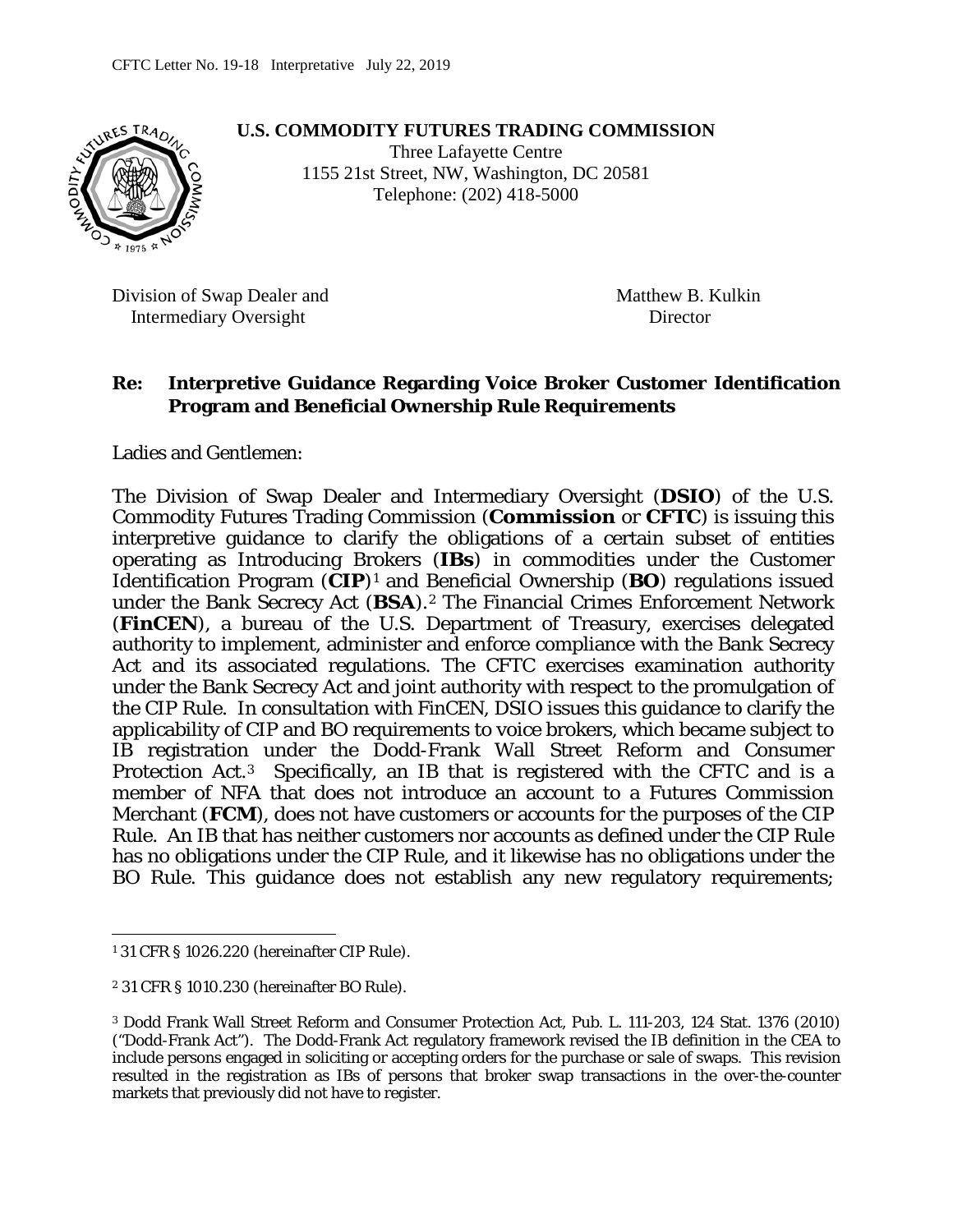rather, it clarifies a particular set of circumstances under which CIP and BO requirements do not apply.

# **I. Regulatory Background**

The BSA[4](#page-1-0) authorizes the Secretary of the Treasury (the **Secretary**) to issue regulations requiring financial institutions (**FIs**) to keep records and file reports.[5](#page-1-1) The authority of the Secretary to administer the BSA has been delegated to the Director of FinCEN.<sup>[6](#page-1-2)</sup> Section 5318(h) of the BSA requires FIs to establish antimoney laundering (**AML**) programs and specifies that these programs must contain certain minimum requirements.[7](#page-1-3) Section 1010.100 of FinCEN's regulations defines IBs as FIs.<sup>[8](#page-1-4)</sup> Therefore, IBs are required to establish AML programs under section 5318(h) of the BSA. FinCEN regulations also require that IBs, among other obligations, establish AML programs that address the CIP Rule and BO Rule.[9](#page-1-5) 

Commission regulation 42.2, which was issued under the authority of the CFTC to jointly issue the CIP Rule, sets forth the obligation of IBs to comply with the CIP Rule. Specifically, every IB is required to comply with the applicable provisions of the BSA, the FinCEN regulations promulgated thereunder, and the requirements of 31 U.S.C. 5318(l) and 31 CFR 1026.220, which require that CIP be adopted as part of the firm's BSA compliance program.[10](#page-1-6)

An *Introducing Broker* in commodities is defined in both the CIP Rule<sup>[11](#page-1-7)</sup> and BO Rule[12](#page-1-8) as "any person registered or required to be registered as an introducing broker with the CFTC under the Commodity Exchange Act [**CEA**] (7 U.S.C. 1 *et seq.),* except persons who register pursuant to Section 4f(a)(2) of the Commodity

<span id="page-1-1"></span><sup>5</sup> 31 U.S.C. § 5311.

<span id="page-1-2"></span><sup>6</sup> *See* Treasury Order 180-01 (Sept. 26, 2002).

<span id="page-1-3"></span><sup>7</sup> Section 5318(h)(1) identifies these minimum requirements as follows: In order to guard against money laundering through financial institutions, each financial institution shall establish AML programs, including, at a minimum—(A) the development of internal policies, procedures, and controls; (B) the designation of a compliance officer; (C) an ongoing employee training program; and (D) an independent audit function to test programs.

<span id="page-1-4"></span><sup>8</sup> 31 CFR § 1010.100(t)(9).

<span id="page-1-5"></span><sup>9</sup> 31 CFR § 1026.210.

<span id="page-1-6"></span><sup>10</sup> 17 CFR § 42.2.

<span id="page-1-0"></span> $\overline{a}$ <sup>4</sup> The BSA is codified at 12 U.S.C. § 1892b, 12 U.S.C. § 1951 *et seq.* 31 U.S.C. § 5311 *et seq*.

<span id="page-1-7"></span> $11$  31 CFR § 1026.100(g).

<span id="page-1-8"></span><sup>12</sup> 31 CFR § 1010.100(bb).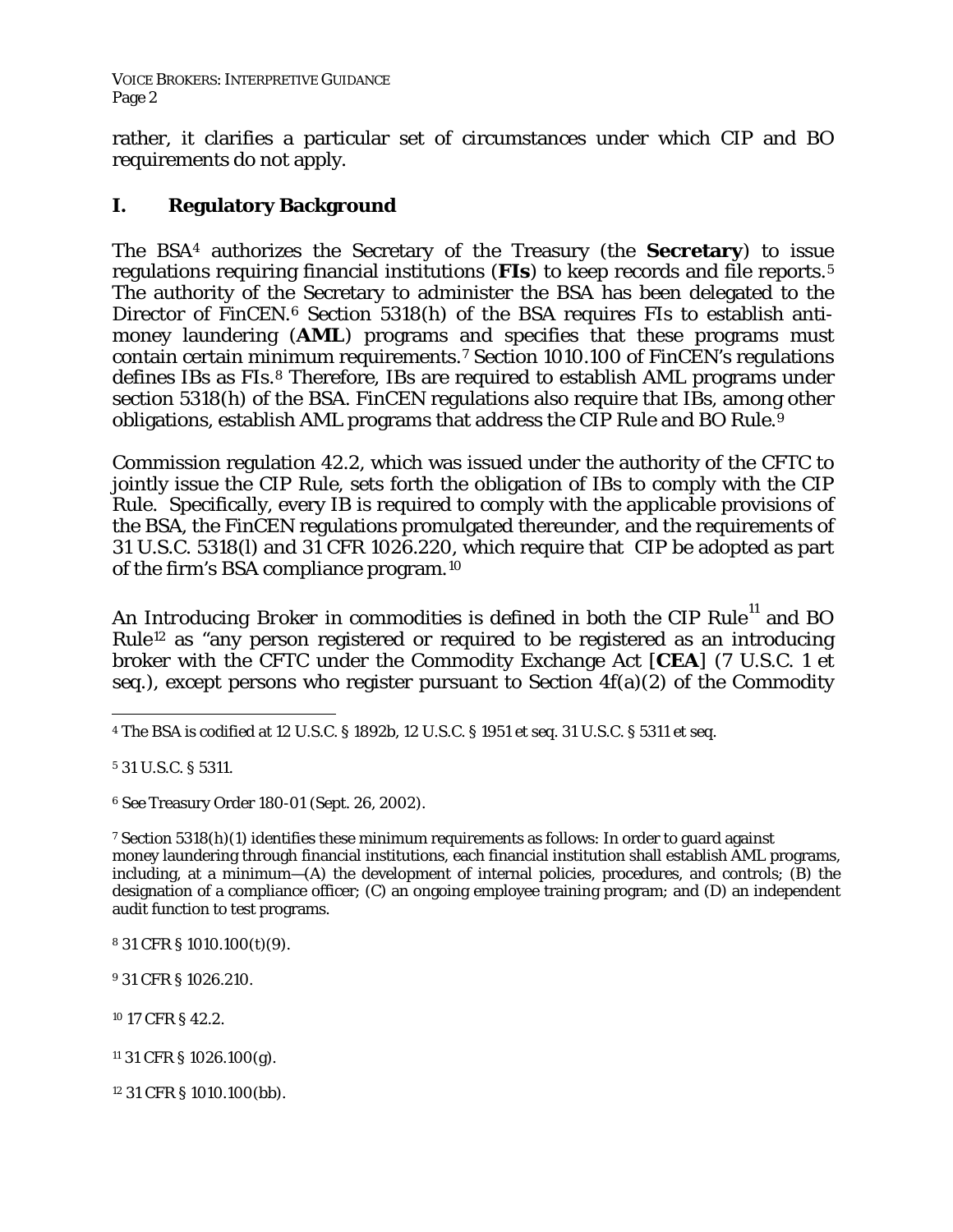Exchange Act (7 U.S.C. 6f(a)(2))." The Dodd-Frank Act revised the IB definition in the CEA to include persons engaged in soliciting or accepting orders for the purchase or sale of swaps. This revision has resulted in the registration as IBs of persons that historically brokered swap transactions without having to register.[13](#page-2-0)

Traditional IBs "introduce" their customers to FCMs that carry their customers' accounts. Such IBs solicit or accept orders for commodity futures contracts, options on futures contracts, and commodity options as well as solicit customers for referral to an FCM for the institution of a trading relationship.

DSIO understands that there are registered IBs that operate differently from traditional IBs, in that they do not "introduce" customers to the FCMs that carry their customers' accounts. Rather, transacting parties, often through their independent efforts, establish or have already established accounts with the carrying FCMs. An IB that works with such a transacting party may not have a direct and formal relationship with any FCM that carries the transacting party's accounts. Where such a relationship does not exist, the IB will obtain a license enabling it to directly enter orders into the electronic order system of a designated contract market (DCM) on behalf of the transacting party. The transacting party then gives permission to the IB to electronically enter orders on its behalf. In such an instance, the IB does not receive or have access to the transacting party's records or account statements, and invoices the transacting party directly for payment of commissions owed regarding the order.<sup>[14](#page-2-1)</sup>

## **II. Application of CIP Rule**

The CIP Rule applicable to FCMs and IBs requires the implementation of a written CIP that "must include risk-based procedures for verifying the identity of each customer" and "must include procedures for opening an account that specify identifying information that will be obtained from each customer."[15](#page-2-2) For purposes of the CIP Rule, *account* is defined as a formal relationship with an FCM. This definition is silent as to IBs.[16](#page-2-3) *Customer* is defined as one opening an account with

<span id="page-2-2"></span><sup>15</sup> 31 CFR § 1026.220(a)(1)-(2).

<span id="page-2-3"></span><sup>16</sup> 31 CFR § 1026.100(a)(1).

<span id="page-2-0"></span> $\overline{a}$ <sup>13</sup> An IB is defined under the CEA (7 U.S.C. § 1a(31)) as any person (except an individual who elects to be and is registered as an associated person of an FCM) who is registered with the CFTC as an IB, or any person who is engaged in soliciting or in accepting orders for: (1) the purchase or sale of any commodity for future delivery, security futures product, or swap; (2) any agreement, contract, or transaction described in §  $2(c)(2)(c)(i)$  or §  $2(c)(2)(D)(i)$  of the CEA; (3) any commodity option authorized under section 4c of the CEA; or (4) any leverage transaction authorized under section 19 of the CEA; and, does not accept any money, securities, or property (or extend credit in lieu thereof) to margin, guarantee, or secure any trades or contracts that result or may result therefrom.

<span id="page-2-1"></span><sup>&</sup>lt;sup>14</sup> IBs operating in this manner are often referred to as "voice brokers."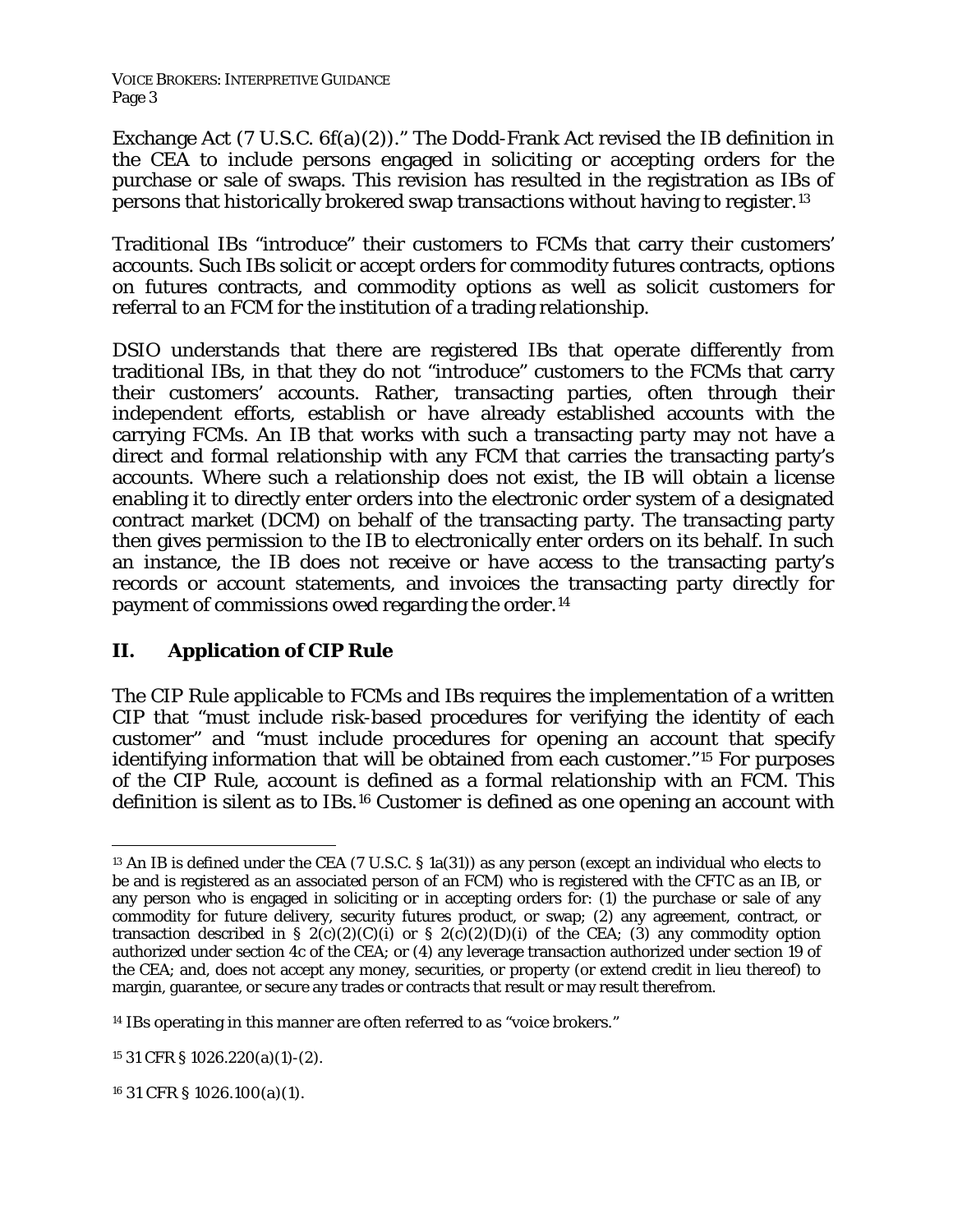VOICE BROKERS: INTERPRETIVE GUIDANCE Page 4

an FCM for itself or another (if an individual lacking legal capacity or an entity that is not a legal person).[17](#page-3-0) This definition further states that "[w]hen an account is introduced to a futures commission merchant by an introducing broker, the person or individual opening the account shall be deemed to be a *customer* of both" the FCM and IB.[18](#page-3-1) Based on the application of the regulatory text to these circumstances, an IB only has a customer for the purpose of the CIP Rule if the IB introduces the account in question, as opposed to the account having been established directly at the FCM through the transacting party's independent efforts. If this condition is not met, *i.e.,* if an IB operates solely in a manner such that it does not introduce an account to an FCM, that IB has neither customers nor accounts for the purposes of the CIP Rule.

The CIP Rule sets forth the minimum elements required to be contained in a CIP. These elements address the application of CIP explicitly to customers and/or accounts.[19](#page-3-2) Based on the application of these provisions of the CIP Rule to these circumstances, an IB that does not introduce an account to an FCM does not have customers or accounts for the purposes of the CIP Rule, therefore does not have obligations under these provisions of the CIP Rule.

An IB that does not introduce an account to an FCM would have no occasion to implement a CIP, given that it lacks both customers and accounts under the CIP Rule. Therefore, DSIO hereby clarifies, in consultation with FinCEN, that if an IB has neither customers nor accounts as defined under the CIP Rule, it is not required to maintain a written CIP under § 1026.220(a)(1). To interpret the CIP Rule otherwise would produce a result inconsistent with the purpose of the CIP Rule by requiring an entity to maintain written procedures that are inapplicable to its current activities and that it has no expectation of ever having to apply.

### **III. Application of BO Rule**

In consultation with FinCEN, and based upon the rationale of FinCEN, set forth below, DSIO hereby clarifies that if an IB has neither customers nor accounts as defined under the CIP Rule, it therefore has no obligations under the CIP Rule, and it likewise has no obligations under the BO Rule (footnotes omitted):

<span id="page-3-0"></span> $\overline{a}$ <sup>17</sup> 31 CFR § 1026.100(d).

<span id="page-3-1"></span><sup>18</sup> 31 CFR § 1026.100(d)(3).

<span id="page-3-2"></span><sup>19</sup> *See, e.g.,* 31 CFR § 1026.220(a)(2) ["CIP must include risk-based procedures for verifying the identity of each customer...."]; 31 CFR § 1026.220(a)(3)(i)(A) [CIP recordkeeping must include "All identifying information about a customer...."]; 31 CFR § 1026.220(a)(4) ["The CIP must include procedures for determining whether a customer appears on any list of known or suspected terrorists or terrorist organizations...."]; 31 CFR § 1026.220(a)(S) [CIP must provide customers adequate notice].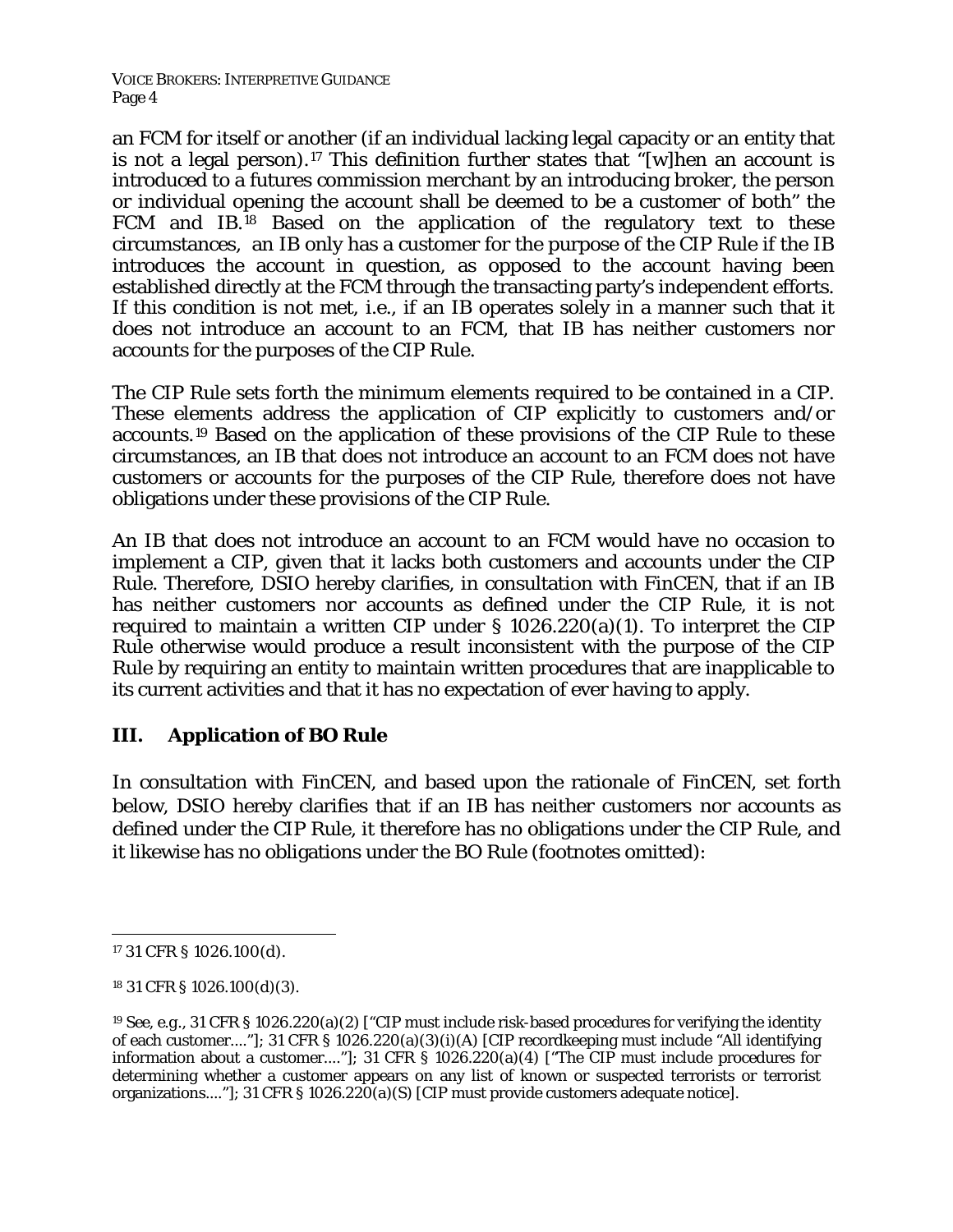The BO Rule clarified and strengthened due diligence requirements for certain financial institutions (including IBs) by imposing requirements for these financial institutions to identify and verify the identity of beneficial owners of *legal entity customers*. In the BO Rule a *legal entity customer* is defined as "a corporation, limited liability company, or other entity that is created by the filing of a public document with a Secretary of State or similar office, a general partnership, and any similar entity formed under the laws of a foreign jurisdiction that opens an account,." Although most of the provisions of this definition focus on the "legal entity" portion of the defined term, the definition explicitly states that a *legal entity customer* is a legal entity "that opens an account."

The definition of account in the BO Rule incorporates by reference the definitions of account used in the CIP Rule for all covered financial institutions, which for FCMs and IBs is 31 CFR § 1026.100(a). Although the policies and procedures for identification and verification under the BO Rule need not be identical to those adopted under the CIP Rule, they "must contain all the elements of the applicable CIP Rule." FinCEN developed the BO Rule framework in this manner in order to, among other things, "facilitate financial institutions' implementation of the requirement through leveraging existing [CIP] procedures and systems."

As described above, the specific condition under which an IB has CIP Rule obligations (*i.e.*, the introduction of an account) is contained in the definition of *customer*. This same language does not appear in the BO Rule's definition of *legal entity customer*. However, the BO Rule defines *legal entity customer* as one who opens an account, and explicitly ties the definition of *account* to that which applies to the CIP Rule. Reading the CIP Rule and BO Rule together requires that only those IBs subject to obligations under the CIP Rule be subject to obligations under the BO Rule. To interpret otherwise in the circumstances addressed in this guidance would put an IB which does not introduce accounts in the impossible situation where it was required to identify the beneficial owner of a purported customer, but not to identify the purported customer itself.